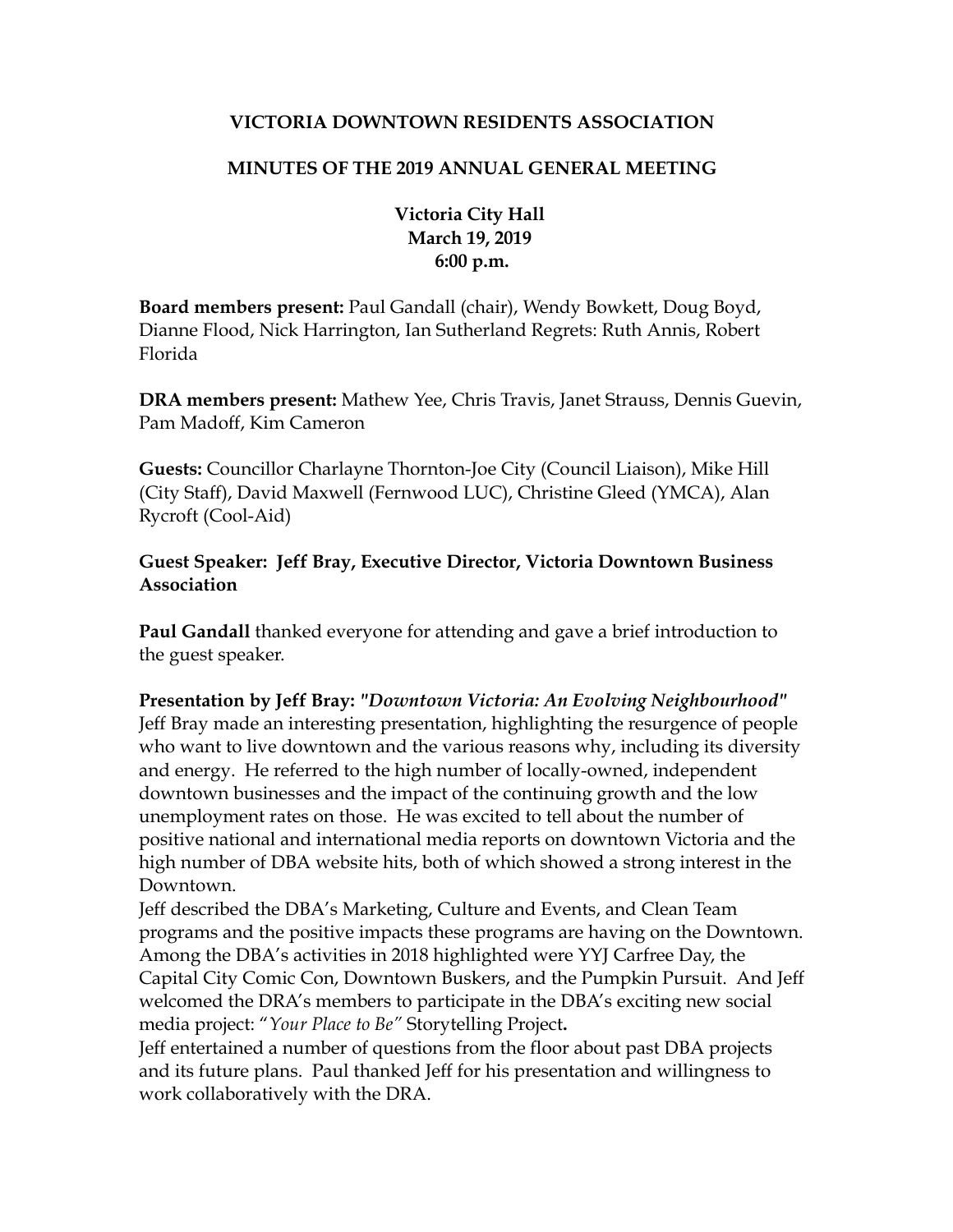Meeting called to order at 6:30 p.m.

- 1. Call to Order and Declaration of Quorum Paul Gandall
- Approval of Agenda Moved: Doug Boyd, Seconded: Dianne Flood to 2. approve the agenda as presented. As there were no objections, the agenda was approved as presented.
- Minutes of the 2018 AGM Moved: Wendy Bowkett, Seconded: Dianne Flood 3. to approve the Minutes as circulated. As there were no objections, the Minutes were approved as circulated.
- 4. Report from the Chair Paul Gandall gave a brief overview of the DRA's work in 2018.
- 5. Report from the Treasurer Doug Boyd presented the Treasurer's Report of the 2018 Financial Statements and proposed budget for 2019. Moved by Dianne Flood, seconded by Ian Sutherland, to approve the Treasurer's Report. Questions were invited from the floor. No questions being asked, was approved as presented.
- 6. Committee Reports: These were all posted on the DRA website for review by the membership prior to the Meeting. The Committee chairs were presented and questions of the committee chairs were invited from the floor. No questions being asked, moved by Wendy Bowkett, seconded by Dianne Flood, the Committee Reports were approved as presented.
- 7. Nominations for Board members:

Nominations for new Board members: Mathew Yee indicated he was prepared to stand for election as a Board member. No other members were prepared to put their names forward. Nicholas Harrington moved that the membership accept the nomination of Mathew Yee, seconded by Doug Boyd. As there was much support and no objections, the nomination of Mathew Yee was approved.

Election:

Wendy Bowkett moved that Mathew Yee be elected to serve a three year term, expiring in 2022, on the Board of Directors of the Victoria Downtown Residents' Association. Ian Sutherland seconded. As there was much support and no objections, the election of Mathew Yee to the Board of Directors was approved.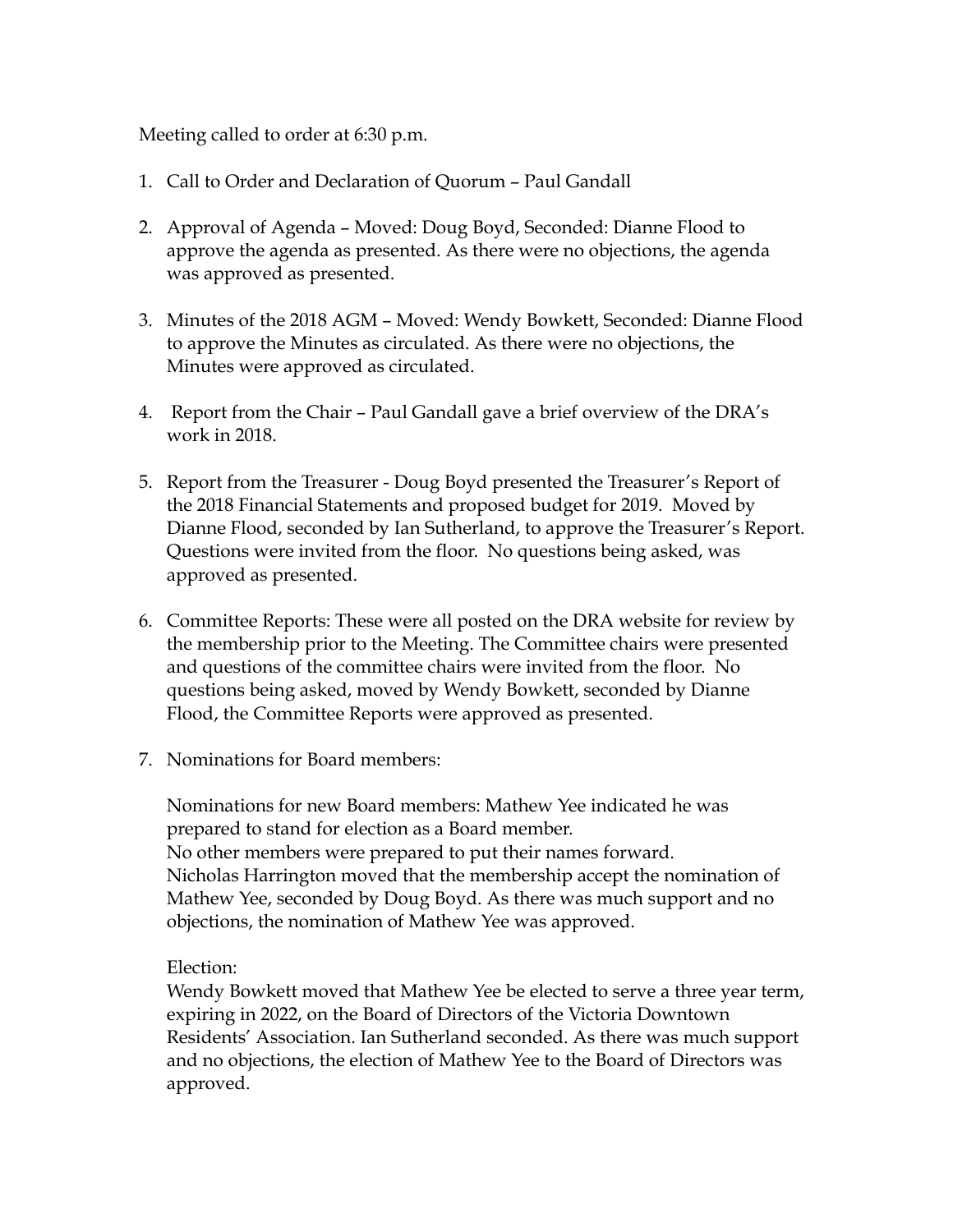Retiring Board Members: Both Wendy Bowkettt and Robert Florida's terms on the Board expired. They both indicated that while they wished to remain active members, they each declined to have their name stand for a further term on the Board. On behalf of the Board, Paul thanked them both for their hard work and dedication.

- 8. Other business and questions from the Floor: None
- 9. The meeting was adjourned at 7:15 p.m.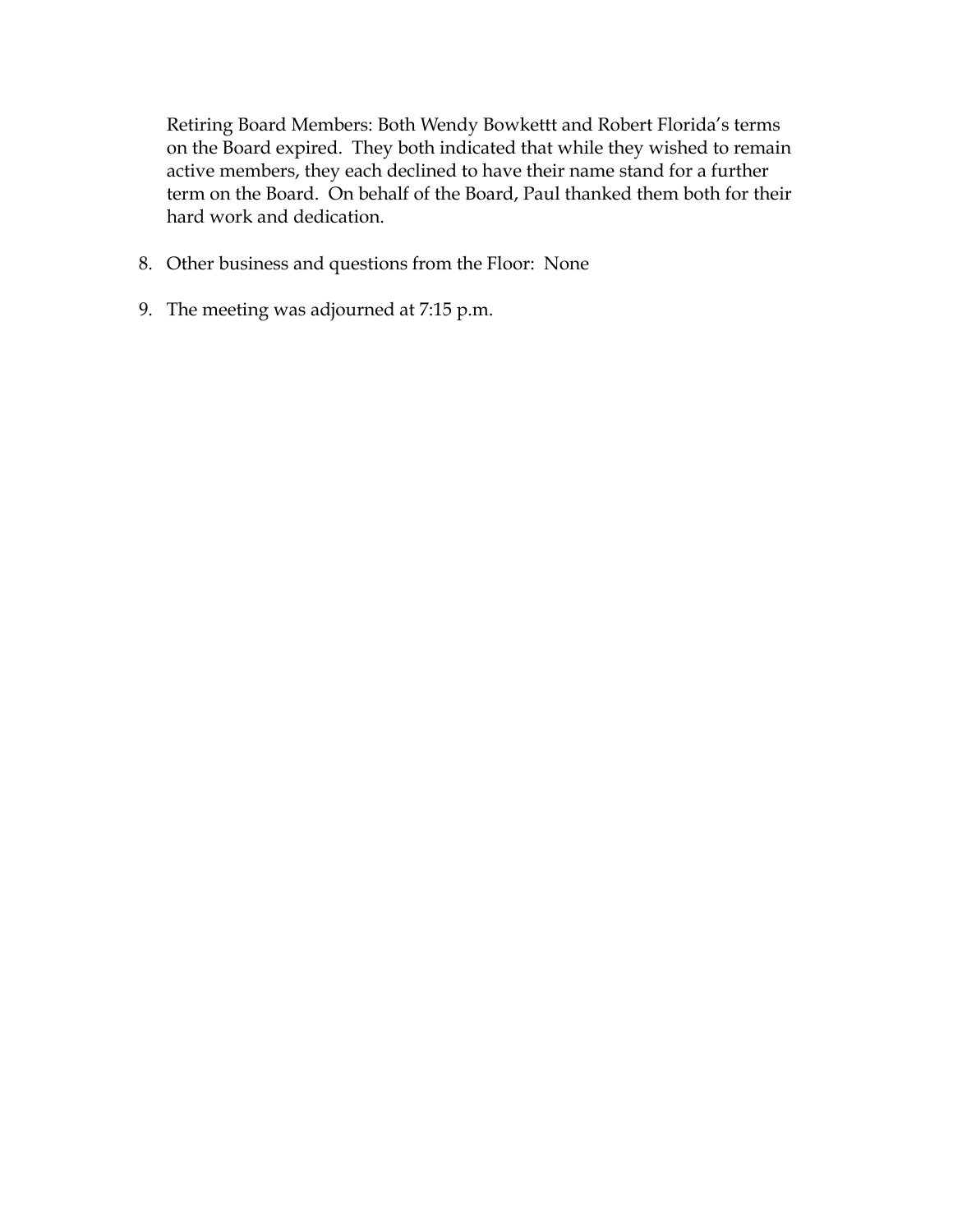### **Victoria Downtown Residents' Association Treasurer's Report January 1 to December 31, 2018**

## **Prepared and Presented by Doug Boyd, Treasurer**

## **Presented at AGM on 30 January 2019**

In accordance with the Victoria Downtown Residents' Association (DRA) Constitution, the following Report, Financial Statement and Budget have been prepared for the Annual General Meeting for the review of the Membership. The details are attached following the report.

This is the 14th reporting year for the DRA since the Society became a financial entity on  $1<sup>st</sup>$  Nov 2004. Our fiscal year end is  $31<sup>st</sup>$  December.

Total revenues in 2018 were \$12,557, a substantial increase from the budget amount of \$5215. A major contributor was the receipt of a Great Neighbourhood Grant of \$5000 for a mobile kiosk project, intended to raise awareness and increase membership in the DRA. There were no expenses in 2018 associated with this grant. Our base funding from the City was \$4129, based on a per-capita amount, using 2016 Census data. Revenues for Committees and Events of \$1409 were from the Get Downtown and Christmas social events and a contribution by the DVBA to the election events. These were more than offset by expenses for these events. Revenues were supplemented by Membership Fees and Bank Interest. Revenue from Membership Fees decreased from \$375 in 2017 to \$265 in 2018.

In 2016, the DRA received a Strategic Plan Grant of \$3750 for the purpose of holding public forums with a focus on Truth and Reconciliation. We have yet to organize any of these forums and will make a decision this year as to whether to proceed or return the funds to the City.

In 2018, total expenses of \$8728 were close to the budget amount of \$9000. Major events were the Mayoral forum and all candidates event in October, the Car Free Day event on Douglas Street in June, the Wicked Victoria event on Government Street in October, and Eats and Beats on the Street in Commercial Alley in August. The Christmas social was held in December. Expenses from all of these events totaled \$4196, or a net expense of \$2787, when offset by revenues from these events. New this year, the DRA received reimbursement from the City of \$1750 for 7 CALUC meetings; this was paid to the Committee to offset expenses.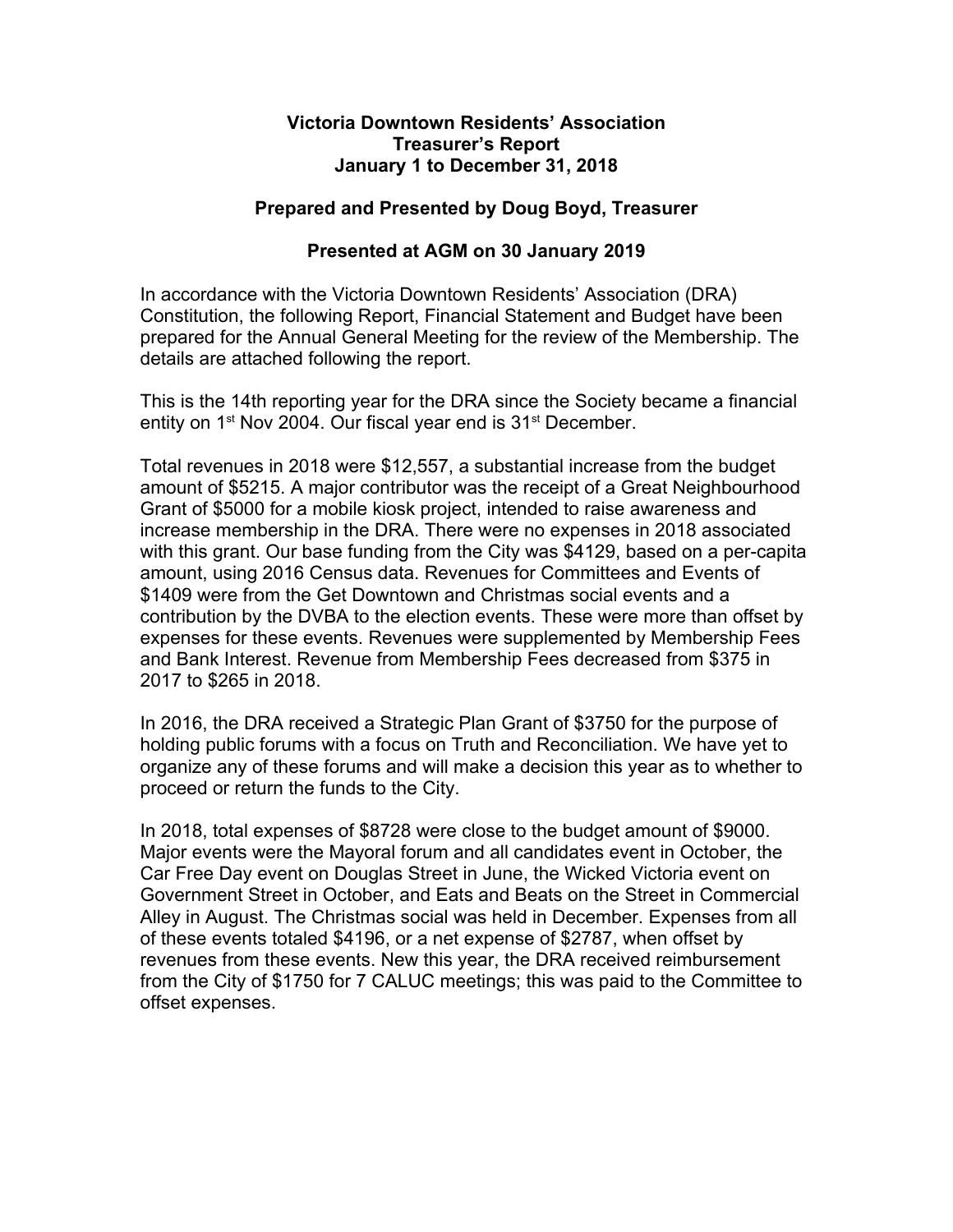Our second largest category is General & Administration expenses of \$1916. Purchase of t-shirts and stickers, for use at public events, was a major factor in the increase in this expense category. Cost of Liability Insurance, which became a requirement in 2017, was \$768. The remainder of our expenses were associated with Communications; primarily the cost of web hosting.

Also, in 2018, the Yates Street Garden project was a major endeavour. The project has a separate bank account. Revenues and expenses are reported below.

For the 2019 Budget, forecasted revenue of \$7734 consists of Base Funding from the City, Membership Fees, revenues from Events & Activities, and the CALUC reimbursement. Forecasted expenses of \$13,400 include regular General & Admin costs, liability insurance, and Communications (ongoing costs for web hosting). We have increased the Committee expenses budget to \$4500, and shown a separate entry of \$5000 for the kiosk project for which we received the Great Neighbourhood grant in 2018. We also plan to continue to participate in street festivals as we did in 2018.

The balance in our main bank account as of January 1, 2019 was \$20,802. This includes the Great Neighbourhood grant of \$5000, and Strategic Grant of \$3750, as discussed previously.

### Yates Street Community Garden

In 2018, primary revenues for this project comprised the Community Garden Volunteer Grant from the City (\$6108) and Membership fees (\$3785). Primary expenses were for Contract Services (\$8600) and for materials, furniture, tool rentals, administration and web site (\$5578). The balance in the Yates Street Community Garden bank account was \$6402.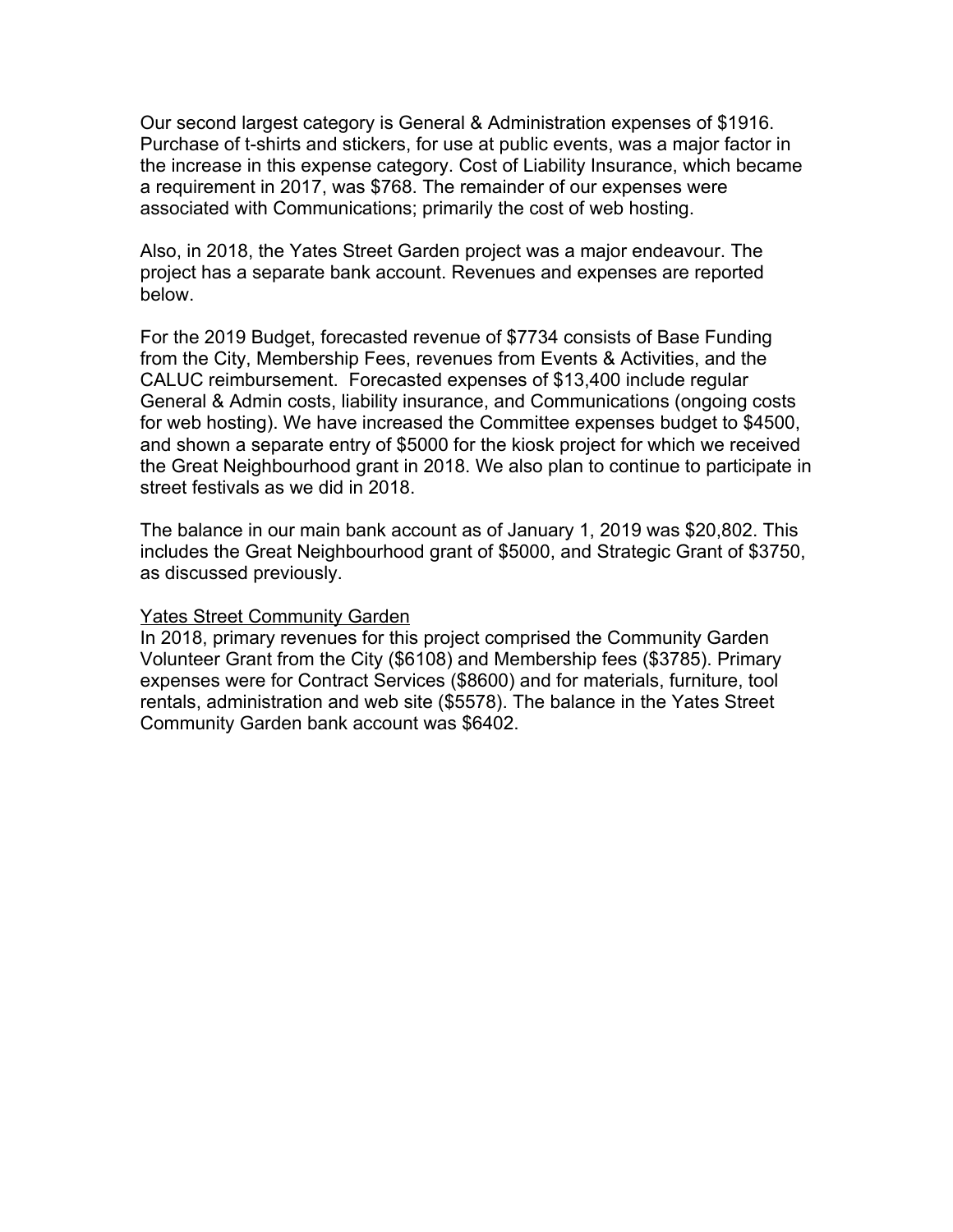### **Victoria Downtown Residents' Association Statement of Income January 1 to December 31, 2018, compared to 2017**

| Revenues                         |                         | 2017<br>$($ \$) | 2018<br>$($ \$) |
|----------------------------------|-------------------------|-----------------|-----------------|
| Annual base funding              |                         | 3,454.00        | 4,129.00        |
| Great Neighbourhood Grant        |                         | 0.00            | 5,000.00        |
| Membership fees                  |                         | 375.45          | 265.00          |
| Interest                         |                         | 4.90            | 4.54            |
| Committees (Activities & Events) |                         | 709.00          | 1,408.95        |
| Insurance Reimbursement          |                         | 606.00          | 0.00            |
| <b>CALUC Reimbursement</b>       |                         | 0.00            | 1,750.00        |
| <b>Total Revenues</b>            |                         | 5,149.35        | 12,557.49       |
| <b>Operating Expenses</b>        |                         |                 |                 |
| General and Administration       |                         | 1,004.23        | 1,915.69        |
| Liability Insurance              |                         | 1,093.00        | 768.00          |
| <b>Communications - Website</b>  |                         | 361.06          | 99.02           |
| <b>External Events</b>           |                         | 0.00            | 0.00            |
| Committees (Activities & Events) |                         |                 |                 |
|                                  | <b>Election Events</b>  | 0.00            | 1,292.70        |
|                                  | <b>Get Downtown</b>     | 202.79          | 377.79          |
|                                  | <b>Street Events</b>    | 1,040.56        | 1394.84         |
|                                  | Other/Xmas Social       | 817.95          | 1,130.30        |
|                                  | <b>CALUC Committee</b>  | 0.00            | 1,750.00        |
|                                  | <b>Total Committees</b> | 2,061.30        | 5,945.63        |
| <b>Total Operating Expenses</b>  |                         | 4,519.59        | 8,728.34        |
| <b>Net Income</b>                |                         | 629.76          | 3,829.15        |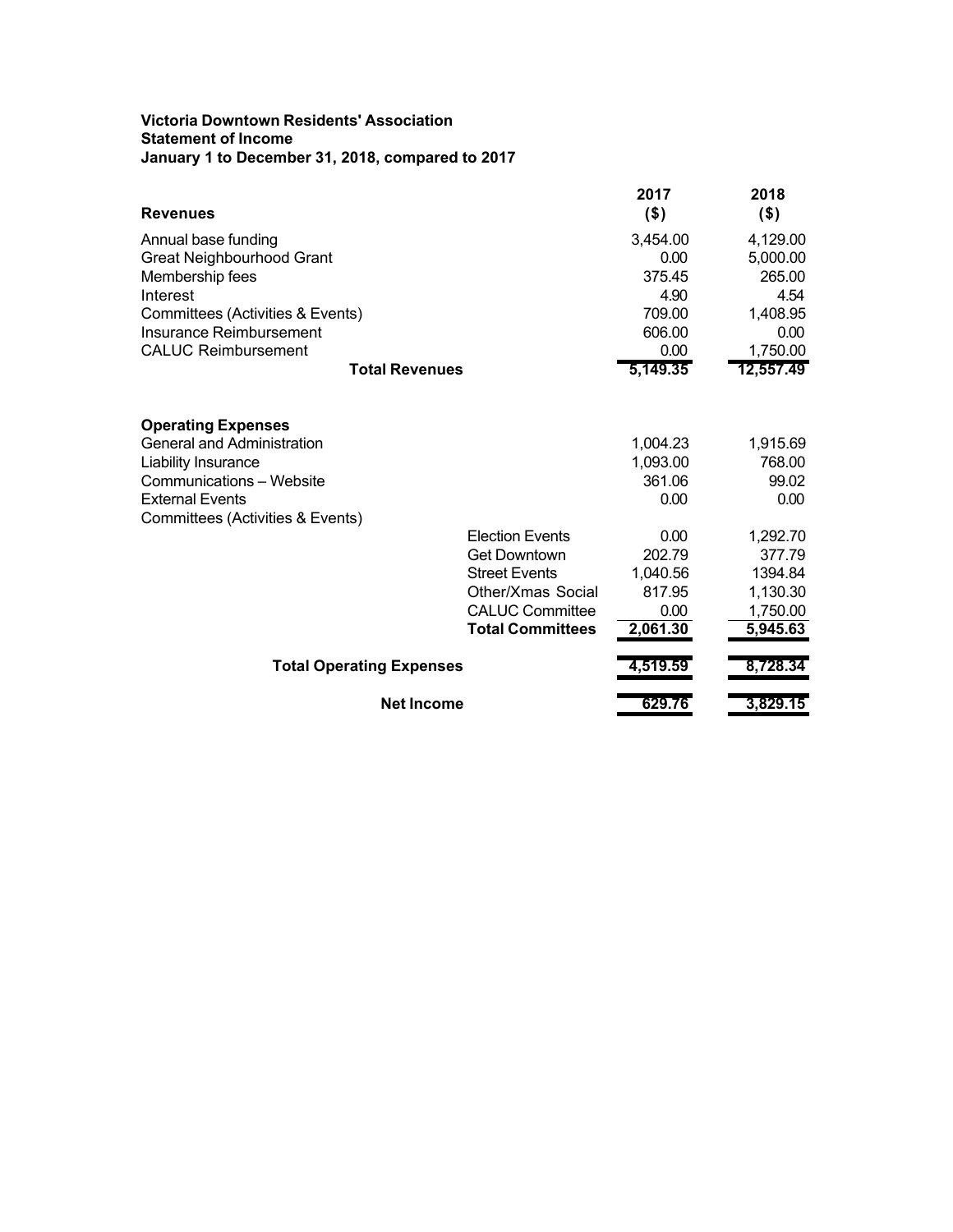### **Victoria Downtown Residents' Association Budget for Fiscal Year 2019**

| <b>Revenues</b>                  | Actual<br>2018<br>$($ \$) | <b>Budget</b><br>2019<br>$($ \$) |
|----------------------------------|---------------------------|----------------------------------|
| Annual base funding              | 4,129.00                  | 4,129.00                         |
| Membership fees                  | 265.00                    | 350.00                           |
| Interest                         | 4.54                      | 5.00                             |
| Committees (Activities & Events) | 1,408.95                  | 1,500.00                         |
| <b>Great Neighbourhood Grant</b> | 5,000.00                  | 0.00                             |
| <b>CALUC Reimbursement</b>       | 1,750.00                  | 1,750.00                         |
| <b>Total Revenues</b>            | 12,557.49                 | 7,734.00                         |

## **Operating Expenses**

| General and Administration       | 1,915.69 | 1,100.00    |
|----------------------------------|----------|-------------|
| Liability Insurance              | 768.00   | 800.00      |
| Communications                   | 99.02    | 150.00      |
| <b>External Events</b>           | 0.00     | 100.00      |
| Committees (Activities & Events) | 4,195.63 | 4,500.00    |
| Kiosk Project                    | 0.00     | 5,000.00    |
| <b>CALUC Committee</b>           | 1,750.00 | 1,750.00    |
| <b>Total Operating Expenses</b>  | 8,728.34 | 13,400.00   |
| <b>Net Income</b>                | 3.829.15 | $-5,666.00$ |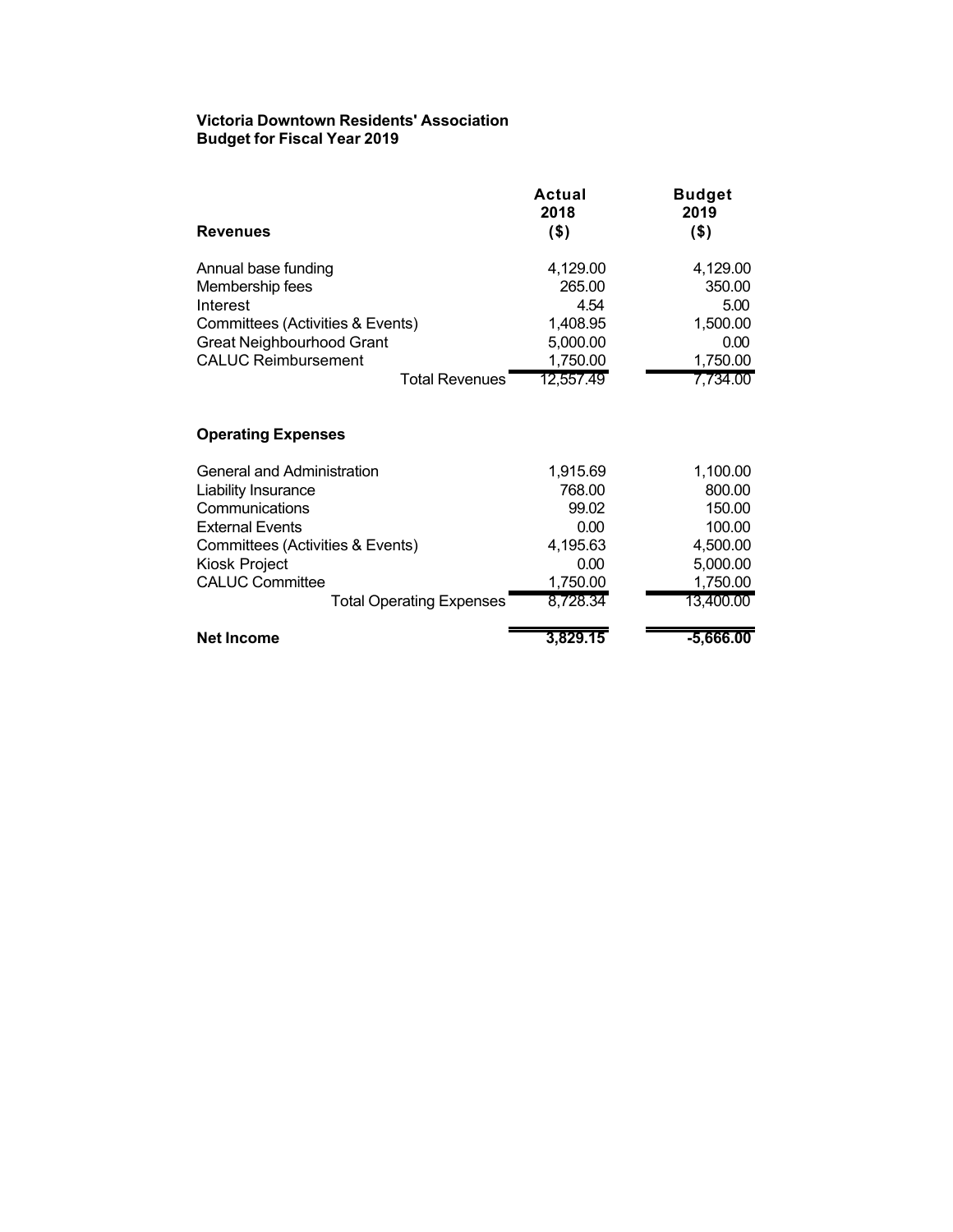### **Victoria Downtown Residents' Association Land Use Committee Report 30 January 2019**

The DRA Land Use Committee (DRALUC) continued to meet throughout 2018 and offered input into various rezoning and variance applications as well as several City based initiatives within the Downtown core.

The pace of new development applications increased in 2018. In all, eleven significant projects were presented to the public at meetings and reviewed by the DRALUC. The development projects we've been asked to participate include:

- **506 Herald:** The Drake Brewery CALUC meeting: creation of an onsite brewpub/restaurant with no commercial sales.
- **515 Chatham:** Le Fevre Revisions: 5-storey market condo development new construction.
- 550 Pandora: Chinese Freemasons CALUC meeting: 5-storey rental with OCP amendment for density.
- 812 Wharf: Milestones CALUC meeting: Increase patio space beyond what's listed in lease to dimensions of existing.
- 910 Government: CALUC meeting: land use contract.
- **952 Johnson (McCalls Funeral Home)**: Cox Developments CALUC meeting: 15-storey market rental with commercial on ground level and retain existing chapel for future commercial use.
- 983 Pandora: Townline CALUC meeting: 16-storey market rental new construction.
- **1010 Fort:** Abstract Developments CALUC meeting: 9-storey tower, no parking, with 10 affordable units provided as amenity contribution for another project in Rockland. No amenities provided related to this project.
- **1312 Broad (Duck Building):** UVic Properties & Chard Devt OCP Amendment and Height Variance: 6-storey market condo and rental development new construction and heritage building rehabilitation.
- **1314-1324 Wharf Street:** Reliance Properties Northern Junk market condo development.
- **Pacific Mazda Site/Firehall** Jawl Residential master planned development including contract signed with City prior to public disclosure to include new #1 Fire Hall. Application requires an OCP amendment for significant increases of density over OCP maximums. Application includes unprecedented transfer of "theoretical densities".

Despite the large increase in development applications, the DRALUC also focused on major City of Victoria initiatives relevant to land use in which the LUC was involved, including:

- **Centennial Square Refurbishment:** Participated in visioning and design process to refurbish the square.
- **Inclusionary Housing and Density Bonus System:** Early 2018, continued discussions to review and amend the City's current Density Bonus System. Subsequently the discussions shifted to include Inclusionary Housing as a qualified "amenity" under the Community Amenity Contribution Policy in connection with the Density Bonus System.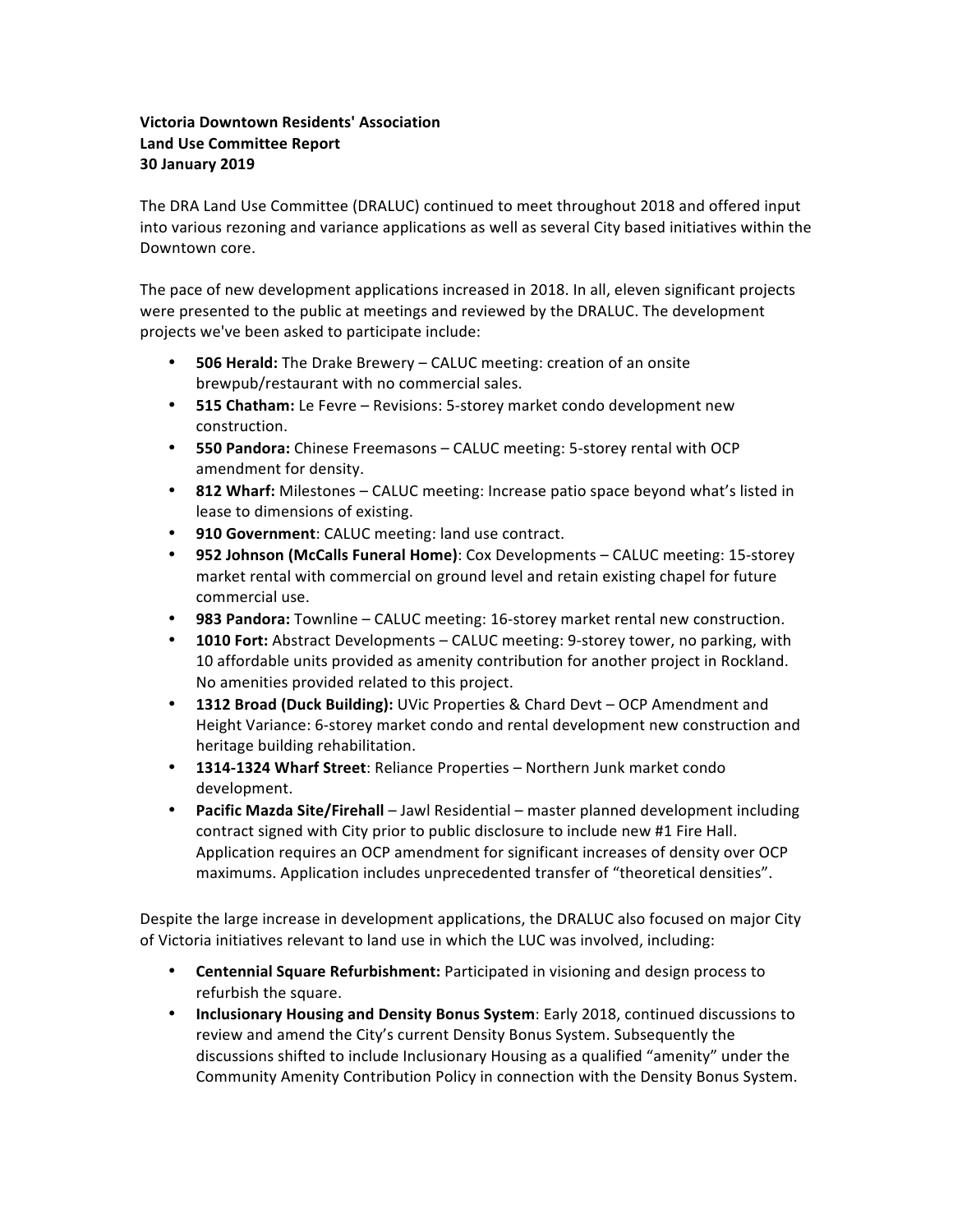- **OCP Amendments**: The DRALUC continues to support and promote a policy to not support OCP Amendments without a compelling rationale.
- **Old Town Design Guidelines Review**: Continuing to participate in the ongoing review and amendment of the Old Town Design Guidelines to provide additional clarity and enhance Staff and Council's authourity to enforce.
- Ship Point: Participated in visioning and design process to redevelop Ship Point. Identified serious shortcomings of design process in relation to prioritizing the values and needs of diverse stakeholders.
- **Zoning Bylaw 2018:** Identified multiple serious errors in the Draft Zoning Bylaw and serious shortcomings in the City of Victoria public engagement process.
- **Cannabis Retail Zoning Policy:** Review proximity rules for retailers in light of changes to federal and provincial regulations.

In addition to the items above, members of the CALUCs from various neighbourhoods held several meetings to discuss:

- Community Amenity Contribution Policy
- CALUC Process

The DRALUC also reviews Liquor License applications and is looking forward to working with the City to create a Downtown Liquor and Late Night Policy.

The bimonthly DRALUC meetings continued in 2018 to discuss Land Use Policy, current land use applications, and City-initiated projects. The DRALUC appreciates the involvement of members and residents in the process during the past year, and we encourage all residents to attend the public consultations and relay their concerns or support as the feedback obtained really does find its way into the built form.

Residents with an interest in urban planning are encouraged to learn more about the DRA's Land Use Committee.

**Ian Sutherland Chair, Land Use Committee**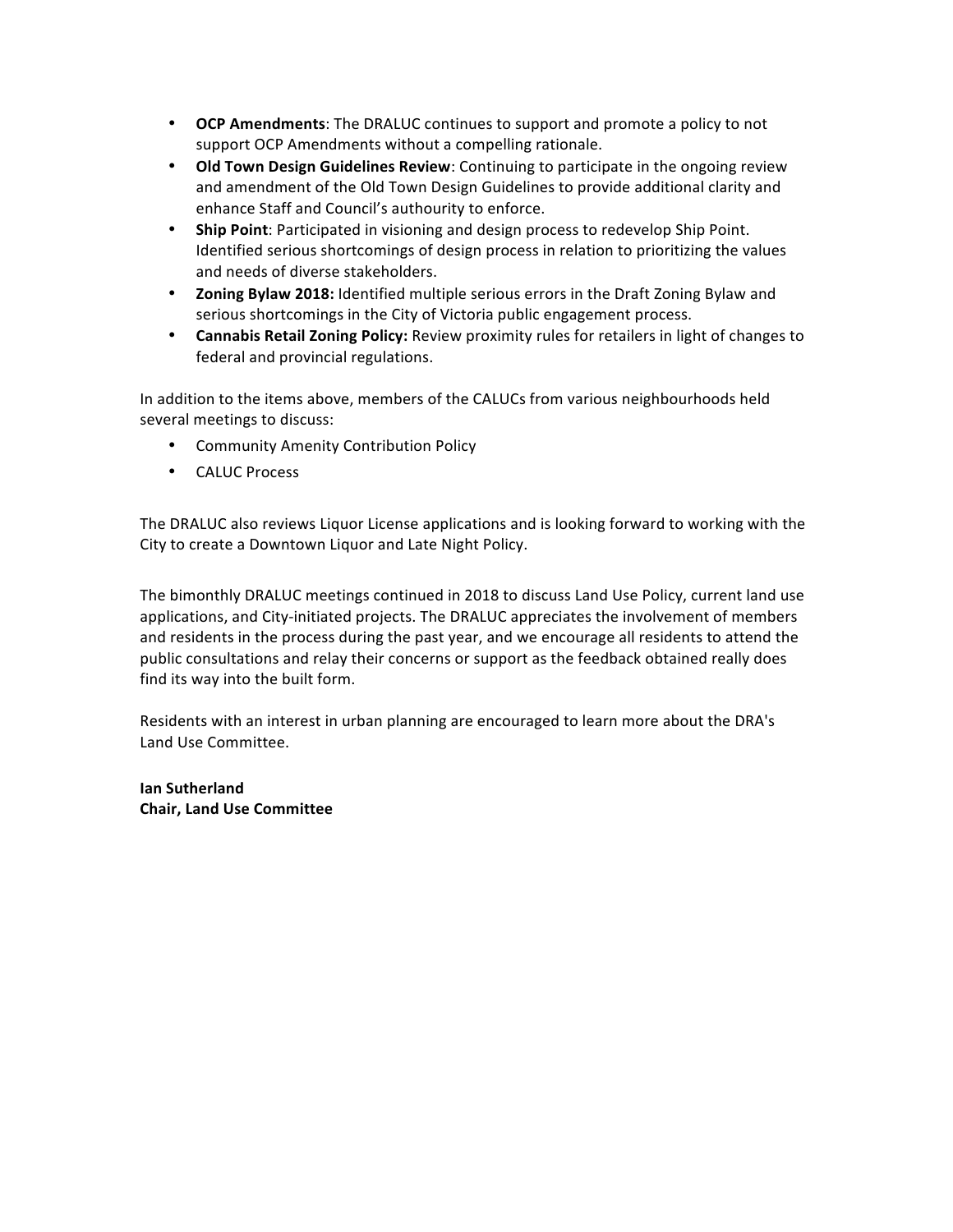Victoria Downtown Residents Association Community Development Committee 2019 Committee Report Wendy Bowkett, Chair

#### Get Downtown YYJ

In 2018, Get Downtown YYJ continued as one of our longest running series of events. This series focuses on connecting downtown residents and providing an opportunity for people to talk about all things relevant to urban living. These events take place in businesses that are locally owned and operated, so they also support and introduce residents to local businesses in our district. A total of 70 tickets were sold for these events for the year. It is anticipated that this series will continue in 2019; incorporating activities in addition to the standard F&B options.

In 2018 we held events at:

- Restaurante La Tortilla Mexicana #2
- Fishhook Mermaid Wharf
- Veneto Kitchen + Bar
- The Courtney Room Bistro
- The Flying Pig

#### Car Free YYJ

The DRA participated for the fourth year in Car Free YYJ on 17 June. Board members and volunteers ran our booth, offering attendees the chance to provide comments on why they like/don't like coming/living Downtown and other general comments. Hourly prizes of a GC were given away throughout the event. Charlayne Thornton-Joe dropped off "George Clooney" and he was quite a draw for photo ops. It was another great event generally, and for the DRA specifically; several new members signed up, many existing members renewed, and many folks stopped by to talk about all things Victoria.

#### Eats & Beats on the Street

The DRA partnered with Lucky Bar to bring Eats & Beats on the Street into Commercial Alley on 8 Aug 2018. On the morning of 8 Aug, a large pop-up parklet was set up in the parking lot in Commercial Alley, including the south end of the alley. During the day, the parklet was available for the public to use with a taco stand selling lunch items. During the event in the evening, food, beverages were available for purchase while DJs provided the tunes.

#### Wicked Victoria

The DRA participated in this Halloween themed event again in 2018 with a booth on Government St throughout the day. Volunteers played a shell game with kids, handed out candy to kids and provided information about the DRA. It was a busy day and a popular game for the kids.

### VicMatters: Truth & Reconciliation

In 2018, the CDC pressed pause on this event to reconsider what this event might be and who we might partner with. Plans will continue to evolve in 2019.

#### VicMatters: Municipal Elections: Mayoral Debate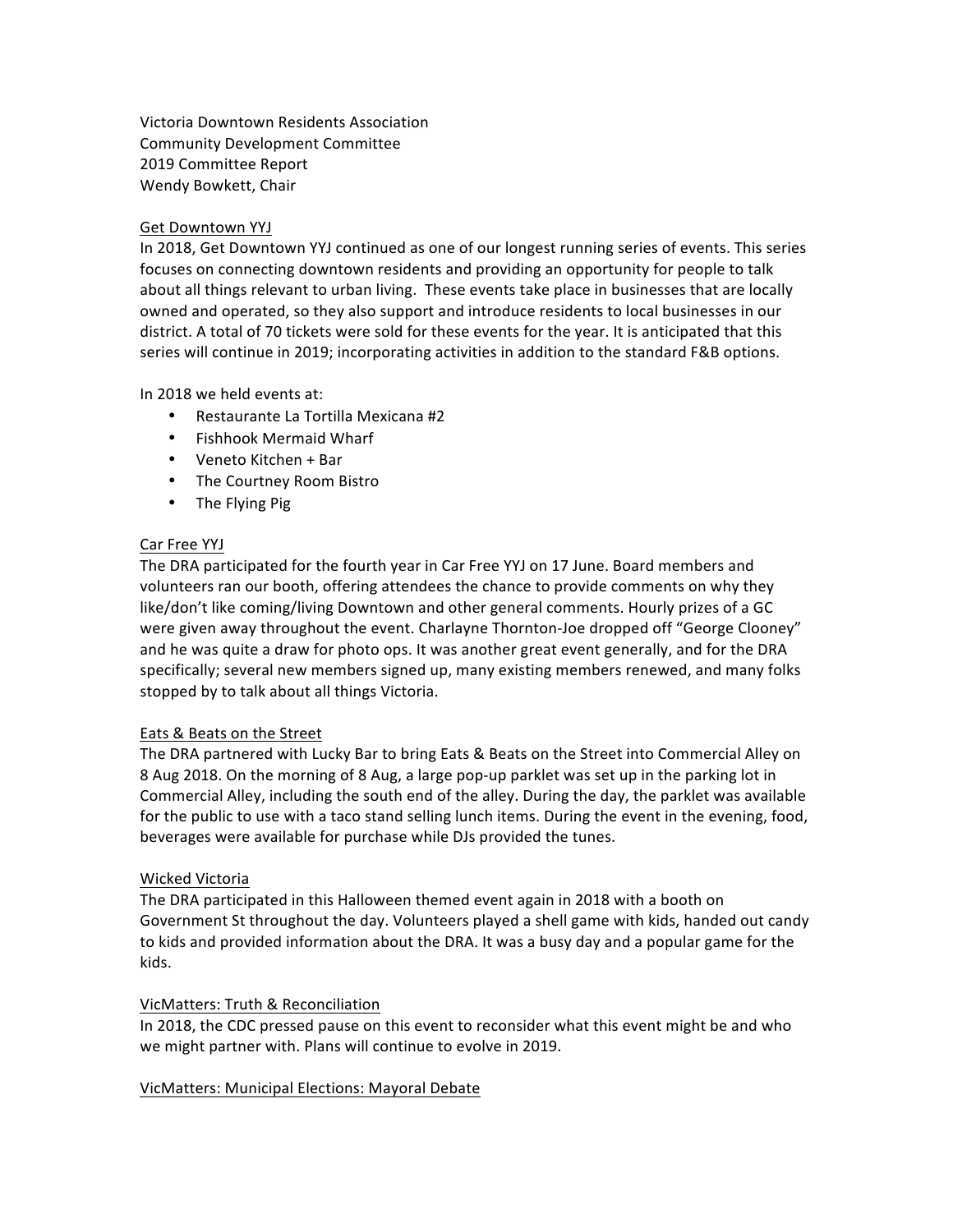On Wednesday 10 October, the CDC organized a Mayoral Candidates Debate at the Victoria Event Centre with four candidates; Michael Geoghegan, Stephen Hammond, Lisa Helps and Bruce McGuigan, and moderated by Joe Perkins. The turnout for the event was beyond capacity with approximately 200 people in attendance and 70 people remaining in the line up (due to the constraints of the venue). It was a very successful event with both attendees and candidates reporting that they enjoyed the event.

#### VicMatters: Municipal Elections: All-Candidates Meeting

On Saturday 13 October, the CDC organized an All Candidates Event in the Atrium of 1515 Douglas St. Five topic areas were set up at tables throughout the venue; Development, Noise, Parks & Green Space, Street Life, and Transportation. Candidates and the public were invited to rotate between the topic areas, providing the public the opportunity to stay with either a candidate or a topic as they preferred. In total there were 25 candidates in attendance (4 mayoral and 21 council) and a steady stream of approximately 100 members of the public throughout the event.

#### DRA December Cocktail Party

The CDC organized the DRA's third annual cocktail party to celebrate the end of another successful year and acknowledge the time and effort all our volunteers bring to our association. Twenty-one guests enjoyed canapés, cocktails and conversation on the indoor patio at Zambris.

Thanks again to all our dedicated volunteers; those on the DRA board, on the Community Development Committee and from the community who are always willing to jump in and help out when needed. We look forward to more community events in 2019, and hope to see you all there!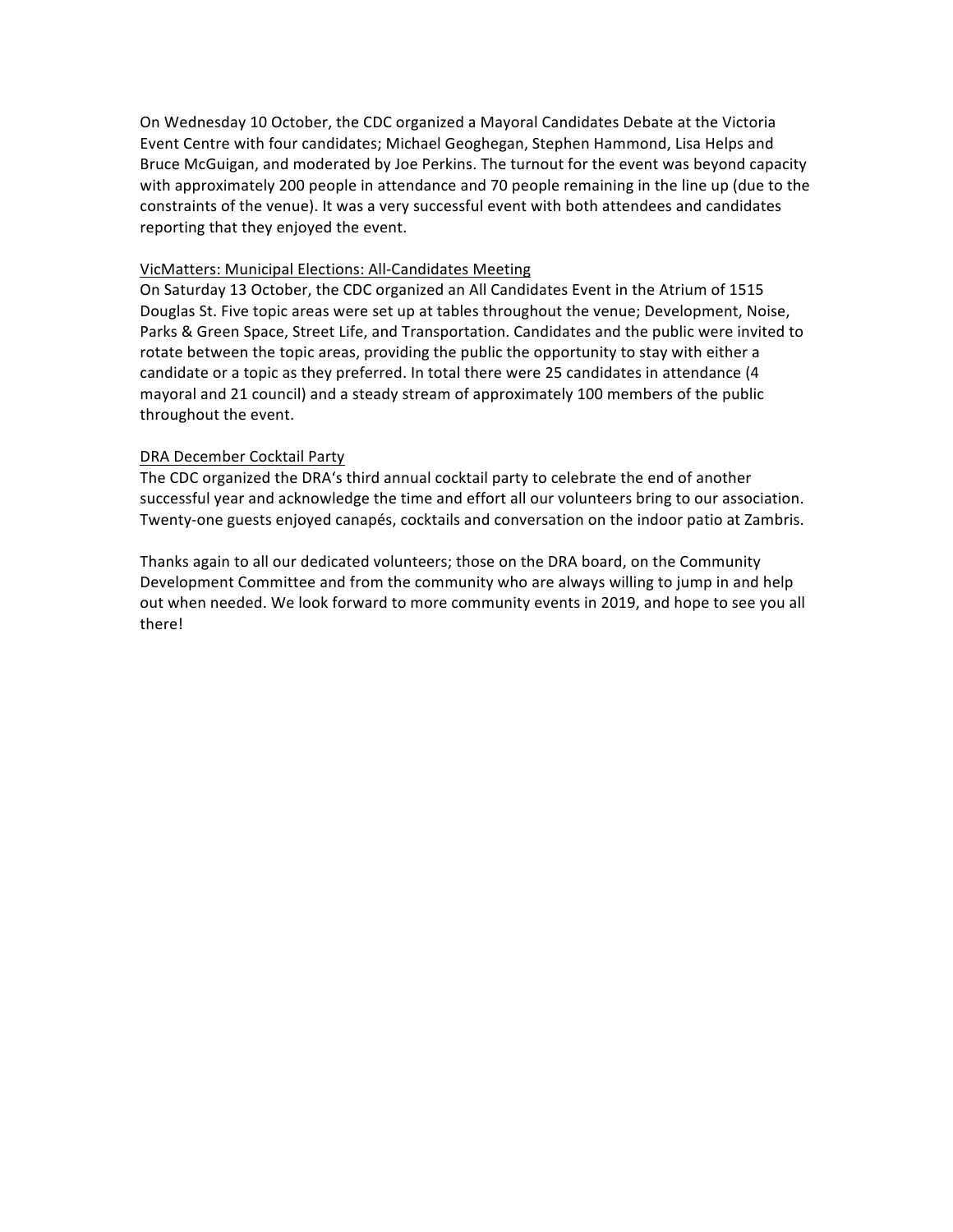# **Urban Livability Committee Report Downtown Residents' Association Annual General Meeting, March 19, 2019**

As has been the case over the past few years, the efforts of the DRA's Urban Liveability Committee (ULC) were devoted almost exclusively to one project improving upon and growing our downtown community garden—the **Yates Street Community Garden**.

2018 was another busy year for the YSCG Steering Committee, and for members of the garden. The second stage of our two-stage plan was completed. Here are some of our accomplishments and highlights:

- On February 25, 2018, the Yates Street Community Garden held its first Annual Membership Meeting, at which the Garden's Policies & Bylaws were approved by the membership.
- In the spring, our goal of extending gardening opportunities within the Downtown-Harris Green neighbourhood was realized with the addition of 20 new raised bed planters, built for us by students of Camosun College's trades program, and funded substantially through the City of Victoria's My Great Neighbourhood Grant program. The additional 20 planters allowed us to welcome 20 new neighbourhood members into the garden community. We had more than 80 raised bed planters available for cultivation during the 2018 growing season.
- Our second goal, also substantially funded through My Great Neighbourhood Grant program, created a meeting/gathering space for gardeners and the community. This space features a beautifully built cedar seating area (a loveseat, two benches, two planter benches and four planter boxes), complimented by a central planter box with additional seating and a large umbrella to provide shade.
- The Garden's frontage along Yates Street is now completely fenced, increasing security and contributing to neighbourhood beautification and enjoyment. We've received positive feedback from neighbours and passers-by informing us of the pleasure they receive from the improved streetscape provided by the Garden.
- On June 20, 2018, the Garden hosted Trevor Lantz's Environmental Science student tour.
- On June 23, 2018, as part of the Island Pollinator Initiative we partnered with Pollinator Partnership Canada (P2C), to host a Garden Open House/Pollinator Celebration. This event featured workshops and interactive sessions given by Victoria's Parks Department, the Habitat Acquisition Trust, the CRD and their Good Food Network, the Suzuki Foundation, and others. This was also the official unveiling of the Urban Alive Pop-Up Native Bee Apiary, a project of Pollinator Partnership Canada, Border Free Bees and Emily Carr University of Art + Design. Construction of the Native Bee Apiary was funded by the City of Victoria after it was selected as a winning entry in the City's Participatory Budgeting Project. The apiary is still situated in the Garden.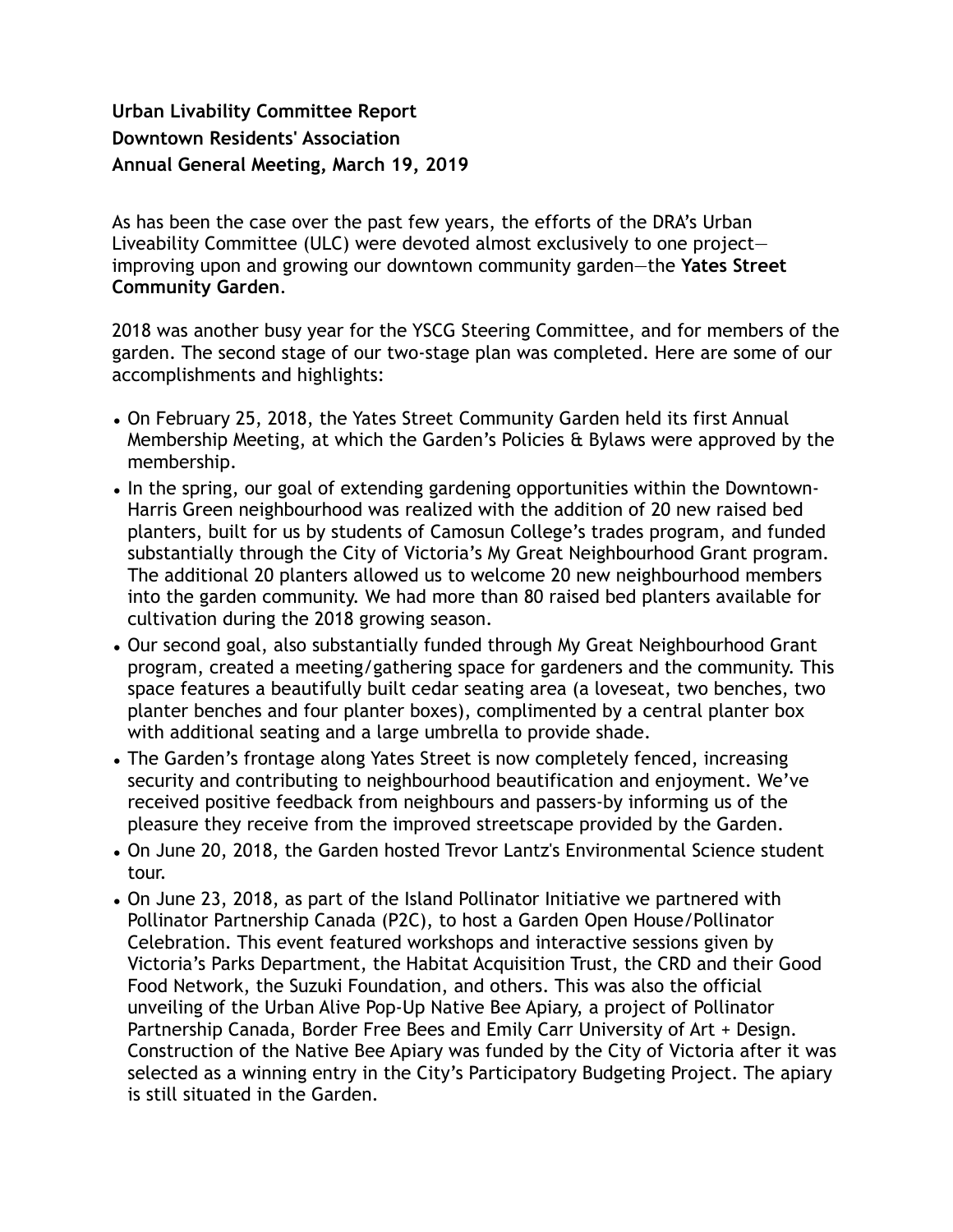- With our partners the Victoria Immigrant and Refugee Society (VIRCS), the Garden co-hosted 4 workshops on urban gardening topics.
- Garden volunteers kept the garden opened for public use through May, June and July for up to 4 days a week, 10:00 am to 4:00 pm. Many visitors were welcomed during these open periods.
- On August 20, 2018, Filomena Tassi, the Federal Minister for Seniors, visited the garden to announce a sizeable grant for our partners at VIRCS in support of their gardening initiatives for seniors. The community was invited to this press release.
- On September 20, the Garden hosted an "end of season" potluck celebration for gardeners and VIRCS members.
- Also in September we welcomed Laura Fraser as our new Administrative Coordinator. Laura replaced our original coordinator who relocated. The City of Victoria provides funding for the Administrative Coordinator through its Community Garden Volunteer Coordinator Grant program—Thank you City of Victoria!

Project goals for 2019 include increasing food production, site development to improve accessibility, growing a greater community identity, and education/outreach for ourselves and the Downtown-Harris Green neighbourhood. We'd also like to add 6 trug-style raised garden boxes to offer to seniors and persons with mobility issues.

This garden project has brought a diverse group of Downtown-Harris Green residents together with the common goal of creating a garden. We're experiencing a sense of community ownership, identity and spirit as we engage in this work. The importance of community, stewardship and sustainability is ever present and guides our efforts. We are eternally grateful for the opportunity to grow our gardens, skill levels, friendships and partnerships and we thank the City of Victoria for their whole-hearted support.

It has been a lot of hard work getting our Garden to this point, but the end result—the beautiful, blooming community garden in our neighbourhood—is worth every ounce of effort it took to get us here.

On behalf of the Yates Street Community Garden, I would like to extend our gratitude and appreciation for the financial and functional support we receive from the City of Victoria and its Staff—Thank you!

Please visit the Garden's website—www.yatescommunitygarden.ca. We also have a Facebook page—@yatestgarden, and an Instagram page—yatescommunitygarden.

**Nicholas Harrington Chair, Urban Livability Committee**